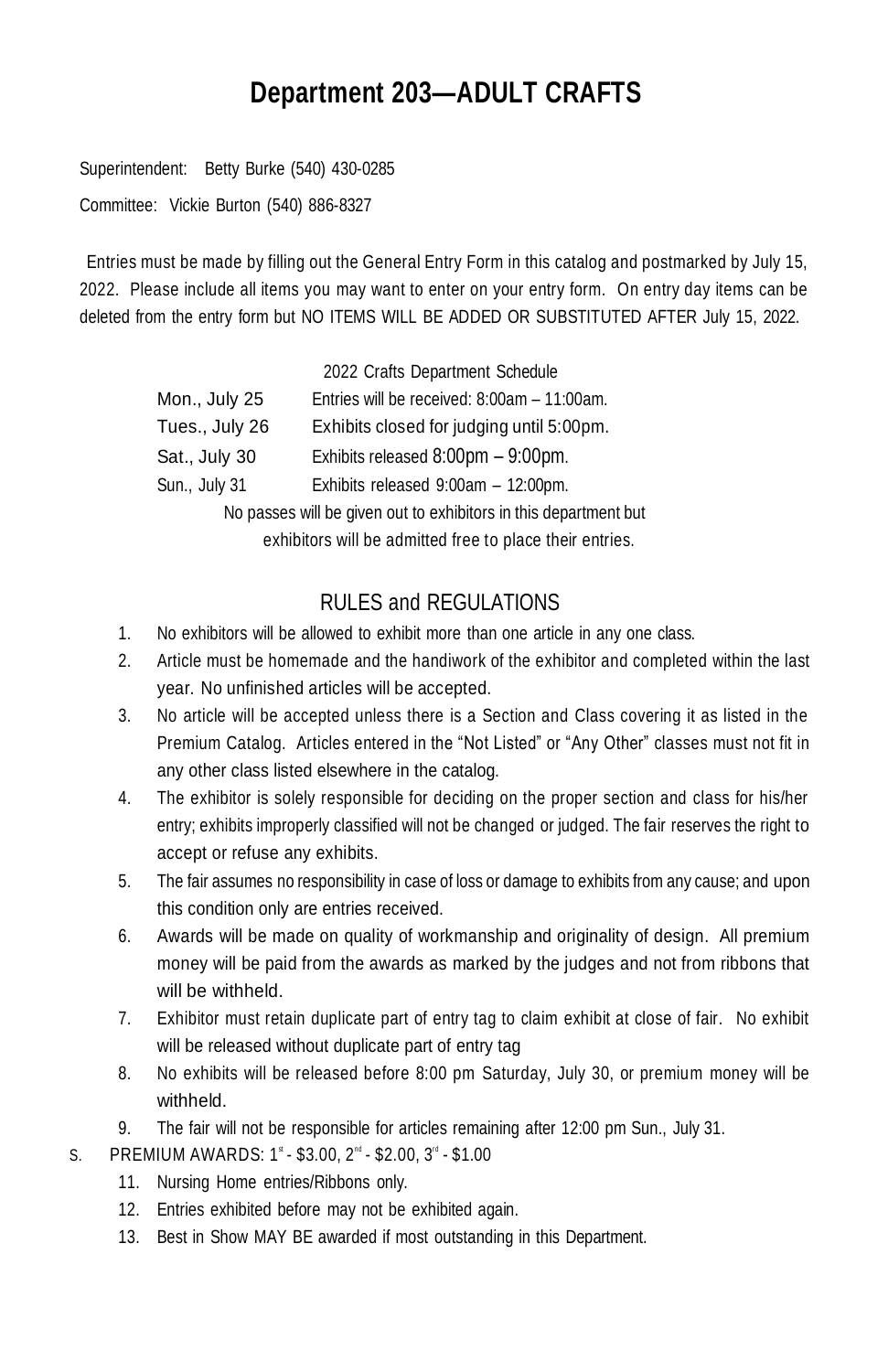|                                                                                                                                                                                                                                                                                                                                                                                                                                  | Section A - Wooden<br>Class 1 - Wood Carving<br>Class 2 - Wood Construction<br>Class 3 - Wood Toy<br>Class 4 - Wood Burning<br>item Class 5 - Wooden Doll House<br>Class 6 - Wooden Bird House                                                                                        | Class 7 - Wooden Animals<br>Class 8 - Scroll Saw<br>Class 9 - Lathe<br>Class 10 - Any other |
|----------------------------------------------------------------------------------------------------------------------------------------------------------------------------------------------------------------------------------------------------------------------------------------------------------------------------------------------------------------------------------------------------------------------------------|---------------------------------------------------------------------------------------------------------------------------------------------------------------------------------------------------------------------------------------------------------------------------------------|---------------------------------------------------------------------------------------------|
|                                                                                                                                                                                                                                                                                                                                                                                                                                  | Section B - Flower Arrangements (made by individual)<br>Class 11 - Fabric<br>Class 12 - Creative Twist<br>Class 13 - Any other                                                                                                                                                        |                                                                                             |
|                                                                                                                                                                                                                                                                                                                                                                                                                                  | Section C - Flower Arrangements (using purchased flowers)<br>Class 14 - Silk<br>Class 15 - Dried                                                                                                                                                                                      | Class 16 - Wedding Bouquet<br>Class 17 - Window Swag                                        |
| Section D - Basketry<br>Class 18 - Egg Basket<br>Class 19 - Tray<br>Class 20 - Small Basket (12" diameter or under)<br>Class 21 - Large Basket (13" diameter or over)<br>Class 22 - Wall Basket<br>Class 23 - Grapevine (large)<br>Class 24 - Decorated Basket (large)<br>Class 25 - Rag Basket<br>Class 26 - Original Design<br>Class 27 - Decorated Basket - a purchased basket decorated by exhibitor<br>Class 28 - Any other |                                                                                                                                                                                                                                                                                       |                                                                                             |
|                                                                                                                                                                                                                                                                                                                                                                                                                                  | Section E - Dolls and Toys (handmade)<br>Class 29 - Small Stuffed Animal (12" under)<br>Class 33 - Soft Sculpture - over 12<br>Class 30 - Large Stuffed Animal (over 12")<br>Class 34 - Any other<br>Class 31 - Character Male or Female<br>Class 32 - Soft Sculpture - 12" and under |                                                                                             |
|                                                                                                                                                                                                                                                                                                                                                                                                                                  | Section F – Tole and Decorative Painting (pictures must be ready for hanging)<br>Class 35 - Wood<br>Class 36- Fabric Painting                                                                                                                                                         | Class 37 - Stenciling<br>Class 38 - Any other                                               |
|                                                                                                                                                                                                                                                                                                                                                                                                                                  | Section G - Ceramics<br>Class 39 - Stains<br>Class 40 - Glaze<br>Class 41 - Porcelain Doll                                                                                                                                                                                            | Class 42- Porcelain Any other<br>Class 43 - Any other                                       |
|                                                                                                                                                                                                                                                                                                                                                                                                                                  | Section H - Dazzling Shirts<br>Class 44 - Studded<br>Class 45 - Painted<br>Class 46 - Creative Stitchery                                                                                                                                                                              | Class 47 - Embellished<br>Class 48- Appliquéd<br>Class 49-Any other                         |
|                                                                                                                                                                                                                                                                                                                                                                                                                                  | Section I - Jewelry<br>Class 50 - Paper<br>Class 51 - Fabric                                                                                                                                                                                                                          | Class 54 - String Hemp<br>Class 55 - Wire                                                   |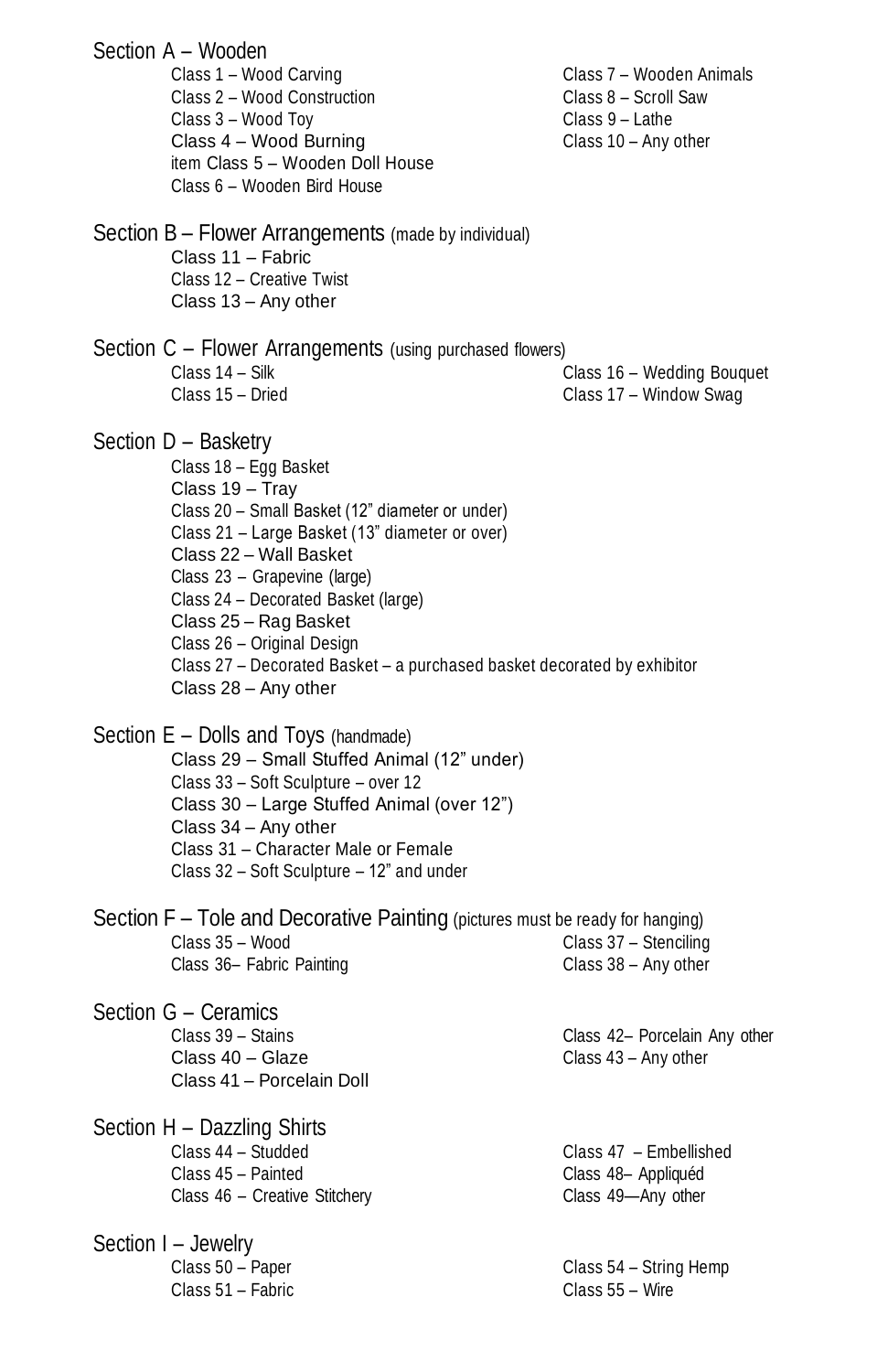Class 52 – Beaded jewelry–single piece Class 56—Polymar Class Class 53 – Beaded jewelry Sets 2 and/or 3 pieces Class 57—Any other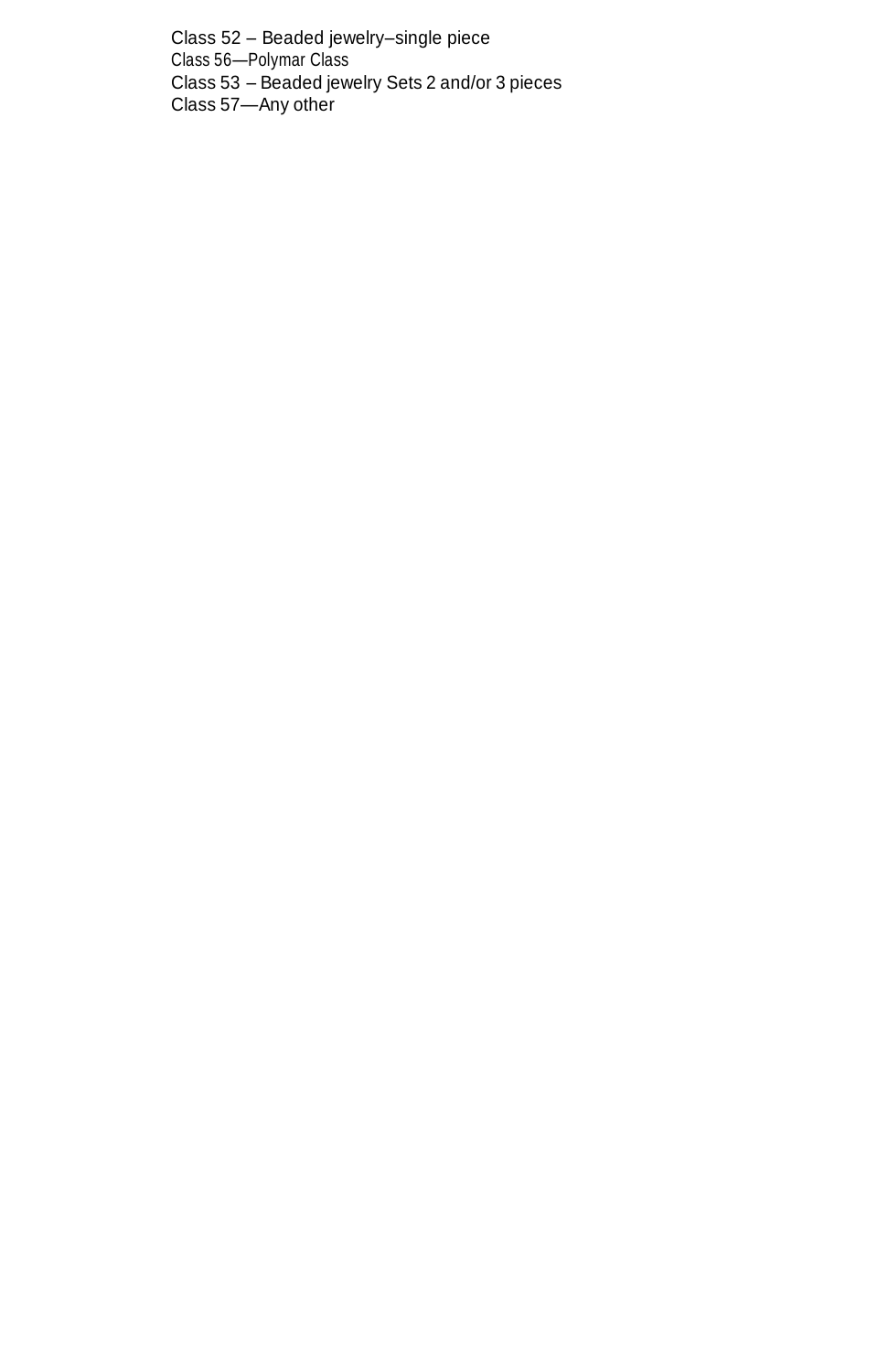#### Section J – Miscellaneous

Class 58 – Brown Bag Sculpture Class 66 – Brown Bag Items Frame Class 69– Stained Glass Class 62 – Latch Hook Class 70 Art of Paper Cutting Class 63—Greeting Cards Class 71 – Rubber Stamped Art Class 64 – Flags Class 72—Any Other Class 65 – What's New ( Item made from recycled material

Class 59—Painted glass Class 67– Article made of Seashells Class 60 – Decorative Trimmed Hat Class 68– Article made of Eggshells Class 61 – Fabric Picture

#### Section K – Wreaths

Class 73 – Grapevine Class 74 – Fabric Class 75—Bought and Decorated Class 76 – Handmade and Decorated Class 77 – Any Other

#### Section L – Holiday

Class 78– Christmas Tree Skirt Class 79– Christmas Tablecloth Class 80– Holiday Place Mat (1) Class 81– Christmas Stocking Class 82– Wooden Tree Ornament Class 83– Fabric Tree Ornament Class 84– Paper Tree Ornament Class 85– Bead Tree Ornament Class 86 – Felt Tree Ornament Class 87 – Plastic Canvas Ornament Class 88– Ceramic Tree Ornament Class 89– Any other Tree Ornament Class 90– Christmas Door Decoration Class 91– Christmas Table Runner Class 92 – Natural Wreath – Christmas Class 93 – Fabric Wreath – Christmas Class 94 – Christmas Wall Hanging Class 95 – Ceramic Christmas Item Class 96 – Christmas Table Centerpiece Class 97 – Christmas Mantle Arrangement Class 98 – Handmade Nativity Scene: Fabric, Metal or Other Class 99 – Handmade Figure: Fabric, Metal, or Other Materials Class 100 – Christmas – Any Item not listed Class 101 – Easter Wreath Class 102 – Easter Door Decoration Class 103 – Easter Centerpiece Class 104 – Easter – Any item not listed Class 105 – Halloween Wreath Class 106 – Halloween Door Decoration Class 107 – Halloween Centerpiece Class 108 – Halloween – any other item not listed Class 109– Thanksgiving Wreath Class 110– Thanksgiving Door Decoration Class 111– Thanksgiving Centerpiece Class 112 – Thanksgiving – Any item not listed Class 113 – Valentine – any item Class 114 –  $4^{\circ}$  of July – any item Class 115—Spring/Summer—decoration any item Class 116— Fall/Winter—decoration any item Class 117– Party Favors (2) Class 118– Place Cards (4) Class 119– Gift Packaging – Any occasion Class 120 – Any other Holiday item

#### Section M – Leather Crafts

Class 121– Name Bracelet Class 127 – Carved Belt